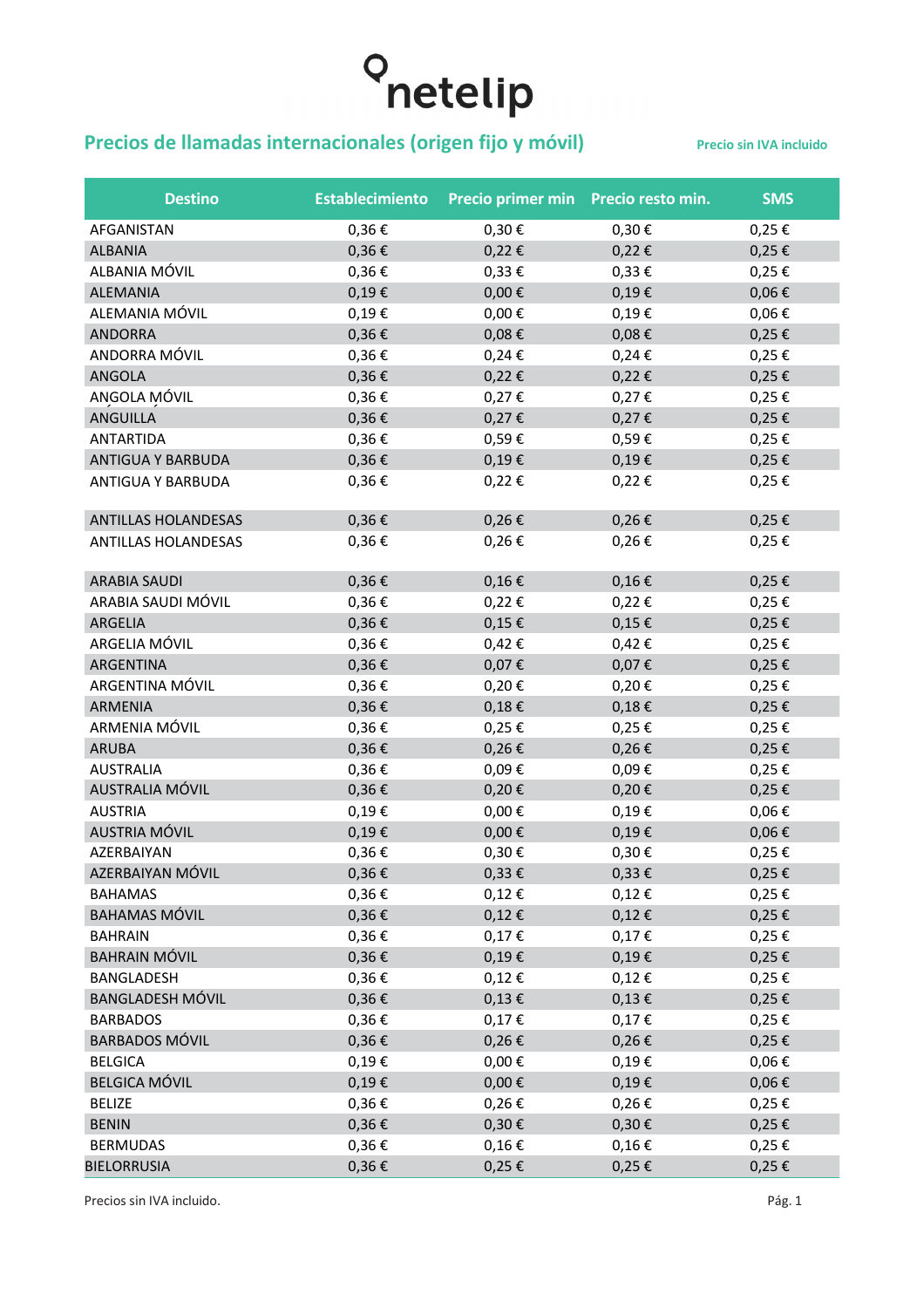

| <b>Destino</b>                     | <b>Establecimiento</b> | Precio primer min Precio resto min. |            | <b>SMS</b> |
|------------------------------------|------------------------|-------------------------------------|------------|------------|
| BIELORRUSIA MÓVIL                  | 0,36€                  | $0,30 \in$                          | 0,30€      | $0,25 \in$ |
| <b>BOLIVIA</b>                     | 0,36€                  | $0,13 \in$                          | $0,13 \in$ | $0,25 \in$ |
| <b>BOLIVIA MÓVIL</b>               | 0,36€                  | $0,15 \in$                          | $0,15 \in$ | $0,25 \in$ |
| <b>BOSNIA HERZEGOVINA</b>          | $0,36 \in$             | $0,22 \in$                          | $0,22 \in$ | $0,25 \in$ |
| <b>BOSNIA HERZEGOVINA</b><br>MÓVIL | 0,36€                  | $0,33 \in$                          | $0,33 \in$ | $0,25 \in$ |
| <b>BOTSWANA</b>                    | 0,36€                  | $0,24 \in$                          | $0,24 \in$ | $0,25 \in$ |
| BOTSWANA MÓVIL                     | 0,36€                  | 0,27€                               | $0,27 \in$ | $0,25 \in$ |
| <b>BRASIL</b>                      | $0,36 \in$             | $0,06 \in$                          | $0,06 \in$ | $0,25 \in$ |
| <b>BRASIL MÓVIL</b>                | 0,36€                  | $0,18 \in$                          | $0,18 \in$ | $0,25 \in$ |
| <b>BRUNEI</b>                      | 0,36€                  | 0,25€                               | 0,25€      | $0,25 \in$ |
| <b>BRUNEI MÓVIL</b>                | 0,36€                  | $0,12 \in$                          | $0,12 \in$ | $0,25 \in$ |
| <b>BULGARIA</b>                    | 0,19€                  | $0,00 \in$                          | $0,19 \in$ | $0,06 \in$ |
| <b>BULGARIA MÓVIL</b>              | 0,19€                  | $0,00 \in$                          | $0,19 \in$ | $0,06 \in$ |
| <b>BURKINA FASO</b>                | 0,36€                  | $0,27 \in$                          | 0,27€      | $0,25 \in$ |
| <b>BURUNDI</b>                     | 0,36€                  | $0,16 \in$                          | $0,16 \in$ | 0,25€      |
| <b>BURUNDI MÓVIL</b>               | $0,36 \in$             | $0,16 \in$                          | $0,16 \in$ | $0,25 \in$ |
| <b>BUTAN</b>                       | 0,36€                  | $0,21 \in$                          | $0,21 \in$ | 0,25€      |
| <b>CABO VERDE</b>                  | 0,36€                  | 0,29€                               | 0,29€      | $0,25 \in$ |
| CABO VERDE MÓVIL                   | 0,36€                  | $0,30 \in$                          | 0,30€      | 0,25€      |
| <b>CAMBOYA</b>                     | $0,36 \in$             | $0,16 \in$                          | $0,16 \in$ | 0,25€      |
| CAMBOYA MÓVIL                      | 0,36€                  | $0,16 \in$                          | $0,16 \in$ | 0,25€      |
| CAMERUN                            | $0,36 \in$             | $0,20 \in$                          | $0,20 \in$ | $0,25 \in$ |
| CAMERUN MÓVIL                      | 0,36€                  | $0,33 \in$                          | $0,33 \in$ | 0,25€      |
| <b>CANADA</b>                      | $0,36 \in$             | $0,08 \in$                          | $0,08 \in$ | $0,25 \in$ |
| CHAD                               | 0,36€                  | 0,45€                               | 0,45€      | 0,25€      |
| <b>CHILE</b>                       | $0,36 \in$             | $0,08 \in$                          | $0,08 \in$ | $0,25 \in$ |
| CHILE MÓVIL                        | 0,36€                  | $0,21 \in$                          | $0,21 \in$ | $0,25 \in$ |
| <b>CHINA</b>                       | $0,36 \in$             | $0,06 \in$                          | $0,06 \in$ | $0,25 \in$ |
| CHINA MÓVIL                        | 0,36€                  | $0,06 \in$                          | $0,06 \in$ | 0,25€      |
| <b>CHIPRE GRECIA</b>               | $0,19 \in$             | $0,00 \in$                          | $0,19 \in$ | $0,06 \in$ |
| CHIPRE GRECIA MÓVIL                | $0,19 \in$             | $0,00 \in$                          | 0,19€      | $0,06 \in$ |
| <b>CHIPRE TURQUIA</b>              | $0,36 \in$             | 0,11€                               | $0,11 \in$ | $0,25 \in$ |
| COLOMBIA                           | $0,36 \in$             | $0,08 \in$                          | $0,08 \in$ | $0,25 \in$ |
| COLOMBIA MÓVIL                     | $0,36 \in$             | 0,10€                               | 0,10€      | $0,25 \in$ |
| <b>COMORES</b>                     | $0,36 \in$             | 1,40€                               | 1,40€      | $0,25 \in$ |
| <b>COREA DEL NORTE</b>             | $0,36 \in$             | 0,90€                               | 0,90€      | $0,25 \in$ |
| <b>COREA DEL SUR</b>               | $0,36 \in$             | $0,10 \in$                          | $0,10 \in$ | $0,25 \in$ |
| COREA DEL SUR MÓVIL                | $0,36 \in$             | $0,15 \in$                          | $0,15 \in$ | $0,25 \in$ |
| <b>COSTA DE MARFIL</b>             | $0,36 \in$             | $0,26 \in$                          | $0,26 \in$ | $0,25 \in$ |
| COSTA DE MARFIL MÓVIL              | $0,36 \in$             | $0,26 \in$                          | $0,26 \in$ | $0,25 \in$ |
| <b>COSTA RICA</b>                  | $0,36 \in$             | $0,12 \in$                          | $0,12 \in$ | $0,25 \in$ |
| COSTA RICA MÓVIL                   | $0,36 \in$             | $0,13 \in$                          | $0,13 \in$ | $0,25 \in$ |
| <b>CROACIA</b>                     | 0,19€                  | $0,00 \in$                          | 0,19€      | $0,06 \in$ |
| CROACIA MÓVIL                      | $0,19 \in$             | $0,00 \in$                          | 0,19€      | $0,06 \in$ |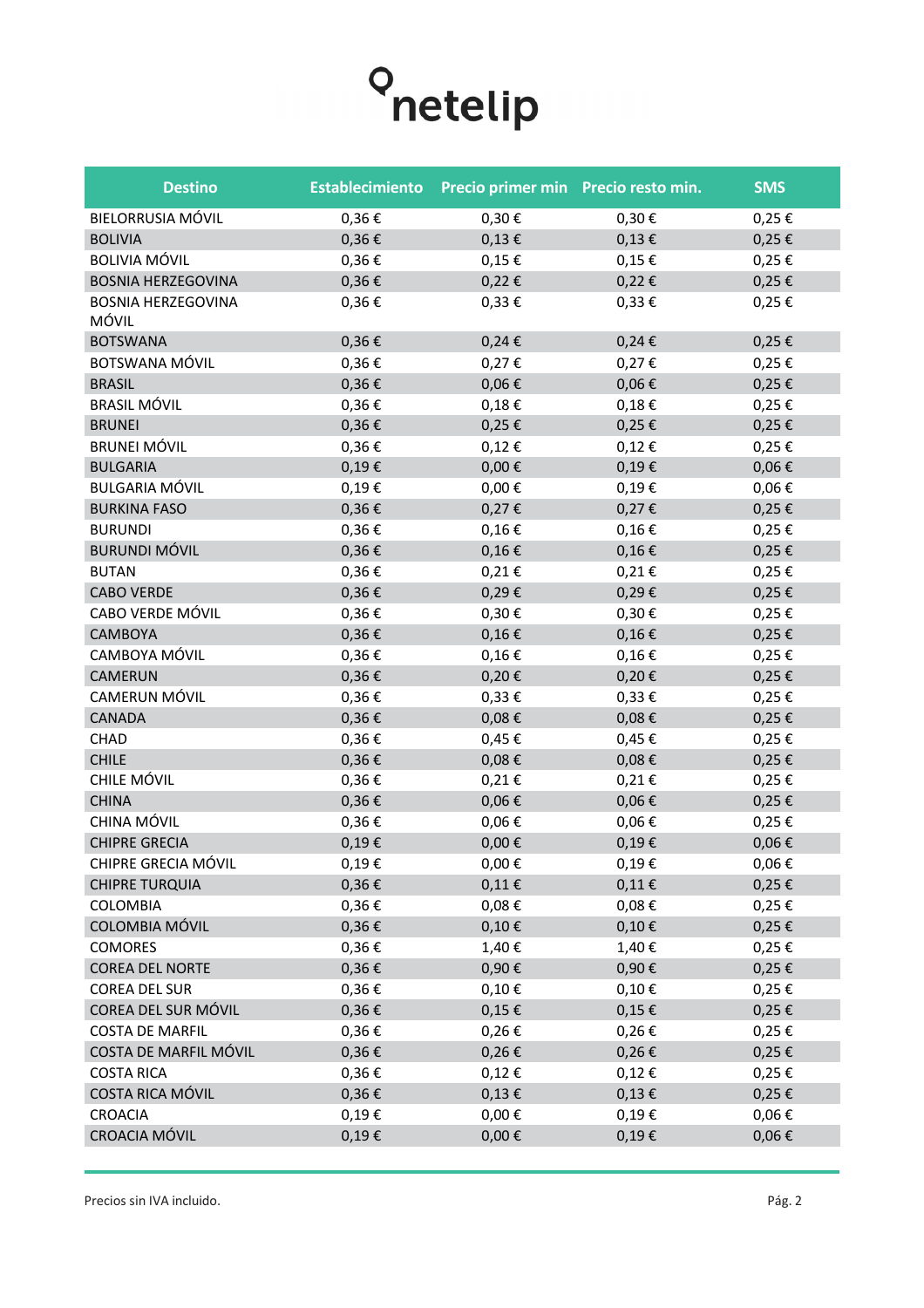

| <b>Destino</b>                             | <b>Establecimiento</b> | Precio primer min Precio resto min. |            | <b>SMS</b> |
|--------------------------------------------|------------------------|-------------------------------------|------------|------------|
| <b>CUBA</b>                                | $0,36 \in$             | 0,90€                               | 0,90€      | $0,25 \in$ |
| <b>DIEGO GARCIA</b>                        | $0,36 \in$             | 0,88€                               | $0,88 \in$ | $0,25 \in$ |
| <b>DINAMARCA</b>                           | $0,19 \in$             | $0,00 \in$                          | $0,19 \in$ | $0,06 \in$ |
| DINAMARCA MÓVIL                            | $0,19 \in$             | $0,00 \in$                          | $0,19 \in$ | $0,06 \in$ |
| <b>DJIBOUTI</b>                            | 0,36€                  | $0,47 \in$                          | $0,47 \in$ | $0,25 \in$ |
| <b>DJIBOUTI MÓVIL</b>                      | $0,36 \in$             | $0,47 \in$                          | $0,47 \in$ | $0,25 \in$ |
| <b>DOMINICA</b>                            | $0,36 \in$             | $0,25 \in$                          | $0,25 \in$ | $0,25 \in$ |
| DOMINICA MÓVIL                             | $0,36 \in$             | $0,26 \in$                          | $0,26 \in$ | $0,25 \in$ |
| <b>ECUADOR</b>                             | 0,36€                  | $0,13 \in$                          | $0,13 \in$ | $0,25 \in$ |
| ECUADOR MÓVIL                              | $0,36 \in$             | $0,23 \in$                          | $0,23 \in$ | $0,25 \in$ |
| <b>EGIPTO</b>                              | $0,36 \in$             | $0,19 \in$                          | $0,19 \in$ | $0,25 \in$ |
| EGIPTO MÓVIL                               | $0,36 \in$             | $0,19 \in$                          | $0,19 \in$ | $0,25 \in$ |
| <b>EL SALVADOR</b>                         | 0,36€                  | 0,29€                               | 0,29€      | 0,25€      |
| EL SALVADOR MÓVIL                          | $0,36 \in$             | 0,29€                               | 0,29€      | $0,25 \in$ |
| <b>EMIRATOS ARABES UNIDOS</b>              | 0,36€                  | $0,27 \in$                          | $0,27 \in$ | $0,25 \in$ |
| <b>EMIRATOS ARABES UNIDOS</b><br>MÓVIL     | $0,36 \in$             | $0,27 \in$                          | $0,27 \in$ | $0,25 \in$ |
| ERITREA                                    | 0,36€                  | 0,50€                               | $0,50 \in$ | 0,25€      |
| ESLOVAQUIA                                 | $0,19 \in$             | $0,00 \in$                          | $0,19 \in$ | $0,06 \in$ |
| ESLOVAQUIA MÓVIL                           | 0,19€                  | $0,00 \in$                          | $0,19 \in$ | $0,06 \in$ |
| <b>ESLOVENIA</b>                           | 0,19€                  | $0,00 \in$                          | $0,19 \in$ | $0,06 \in$ |
| ESLOVENIA MÓVIL                            | $0,19 \in$             | $0,00 \in$                          | $0,19 \in$ | $0,06 \in$ |
| <b>ESTADOS UNIDOS DE</b><br><b>AMERICA</b> | 0,36€                  | 0,05€                               | $0,05 \in$ | $0,25 \in$ |
| <b>ESTADOS UNIDOS DE</b><br>AMERICA ALASKA | $0,36 \in$             | 0,05€                               | $0,05 \in$ | 0,25€      |
| <b>ESTONIA</b>                             | $0,19 \in$             | $0,00 \in$                          | $0,19 \in$ | $0,06 \in$ |
| ESTONIA MÓVIL                              | $0,19 \in$             | $0,00 \in$                          | $0,19 \in$ | $0,06 \in$ |
| <b>ETIOPIA</b>                             | 0,36€                  | $0,30 \in$                          | $0,30 \in$ | $0,25 \in$ |
| ETIOPIA MÓVIL                              | $0,36 \in$             | 0,30€                               | $0,30 \in$ | $0,25 \in$ |
| <b>FILIPINAS</b>                           | 0,36€                  | $0,21 \in$                          | $0,21 \in$ | $0,25 \in$ |
| FILIPINAS MÓVIL                            | 0,36€                  | 0,23€                               | 0,23€      | 0,25€      |
| <b>FINLANDIA</b>                           | 0,19€                  | $0,00 \in$                          | $0,19 \in$ | $0,06 \in$ |
| FINLANDIA MÓVIL                            | $0,19 \in$             | $0,00 \in$                          | $0,19 \in$ | $0,06 \in$ |
| <b>FRANCIA</b>                             | $0,19 \in$             | $0,00 \in$                          | $0,19 \in$ | $0,06 \in$ |
| FRANCIA MÓVIL                              | $0,19 \in$             | $0,00 \in$                          | $0,19 \in$ | $0,06 \in$ |
| <b>GABON</b>                               | $0,36 \in$             | 0,40€                               | $0,40 \in$ | $0,25 \in$ |
| <b>GABON MÓVIL</b>                         | $0,36 \in$             | 0,40€                               | $0,40 \in$ | $0,25 \in$ |
| <b>GAMBIA</b>                              | 0,96€                  | $0,00 \in$                          | $0,00 \in$ | $0,25 \in$ |
| <b>FALSE</b>                               | $0,00 \in$             | $0,60 \in$                          | $0,60 \in$ | $0,25 \in$ |
| <b>GAMBIA MÓVIL</b>                        | $0,96 \in$             | $0,00 \in$                          | $0,00 \in$ | $0,25 \in$ |
| <b>FALSE</b>                               | $0,00 \in$             | $0,60 \in$                          | $0,60 \in$ | $0,25 \in$ |
| <b>GEORGIA</b>                             | 0,36€                  | $0,25 \in$                          | $0,25 \in$ | $0,25 \in$ |
| <b>GEORGIA MÓVIL</b>                       | 0,36€                  | 0,25€                               | $0,25 \in$ | $0,25 \in$ |
| <b>GHANA</b>                               | $0,36 \in$             | $0,34 \in$                          | $0,34 \in$ | $0,25 \in$ |
|                                            |                        |                                     |            |            |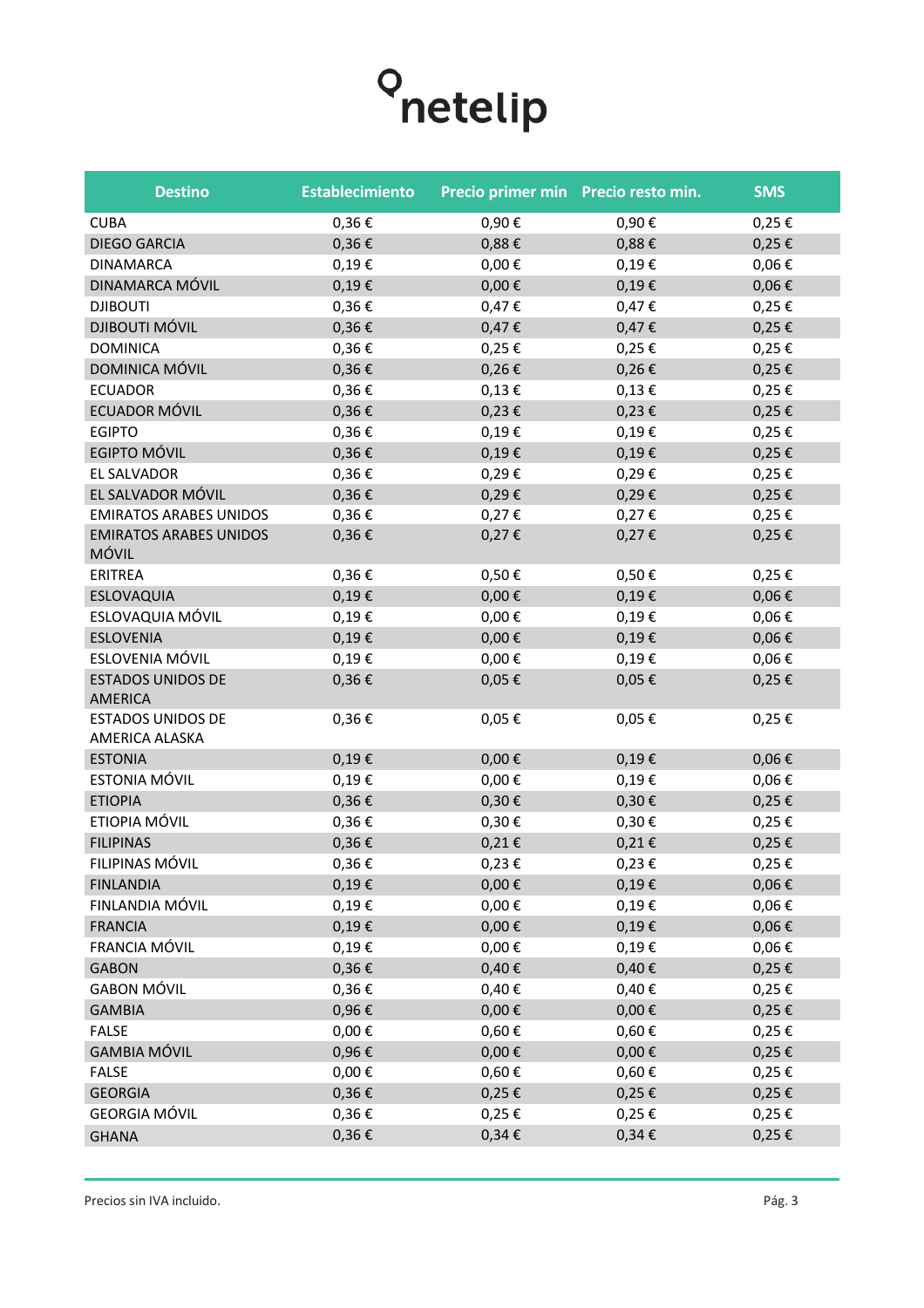

| <b>GHANA MÓVIL</b><br>$0,36 \in$<br>$0,34 \in$<br>0,25€<br>$0,34 \in$<br>0,19€<br>$0,00 \in$<br>0,19€<br>$0,06 \in$<br><b>GIBRALTAR</b><br><b>GIBRALTAR MÓVIL</b><br>0,19€<br>$0,00 \in$<br>0,19€<br>$0,06 \in$<br><b>GRECIA</b><br>0,19€<br>$0,00 \in$<br>0,19€<br>$0,06 \in$<br><b>GRECIA MÓVIL</b><br>0,19€<br>$0,06 \in$<br>$0,00 \in$<br>0,19€<br>0,36€<br>0,55€<br>$0,25 \in$<br><b>GROENLANDIA</b><br>0,55€<br><b>GROENLANDIA MÓVIL</b><br>0,36€<br>0,55€<br>0,55€<br>$0,25 \in$<br><b>GUADALUPE</b><br>0,19€<br>$0,00 \in$<br>$0,19 \in$<br>$0,06 \in$<br><b>GUADALUPE MÓVIL</b><br>0,19€<br>$0,00 \in$<br>0,19€<br>$0,06 \in$<br>$0,36 \in$<br>$0,10 \in$<br>$0,10 \in$<br>$0,25 \in$<br><b>GUAM</b><br><b>GUATEMALA</b><br>0,36€<br>$0,23 \in$<br>$0,23 \in$<br>0,25€<br><b>GUATEMALA MÓVIL</b><br>$0,36 \in$<br>$0,23 \in$<br>$0,23 \in$<br>$0,25 \in$<br><b>GUAYANA FRANCESA</b><br>0,19€<br>$0,00 \in$<br>0,19€<br>$0,06 \in$ | <b>Destino</b>                | <b>Establecimiento</b> | Precio primer min Precio resto min. |       | <b>SMS</b> |
|--------------------------------------------------------------------------------------------------------------------------------------------------------------------------------------------------------------------------------------------------------------------------------------------------------------------------------------------------------------------------------------------------------------------------------------------------------------------------------------------------------------------------------------------------------------------------------------------------------------------------------------------------------------------------------------------------------------------------------------------------------------------------------------------------------------------------------------------------------------------------------------------------------------------------------------------|-------------------------------|------------------------|-------------------------------------|-------|------------|
|                                                                                                                                                                                                                                                                                                                                                                                                                                                                                                                                                                                                                                                                                                                                                                                                                                                                                                                                            |                               |                        |                                     |       |            |
|                                                                                                                                                                                                                                                                                                                                                                                                                                                                                                                                                                                                                                                                                                                                                                                                                                                                                                                                            |                               |                        |                                     |       |            |
|                                                                                                                                                                                                                                                                                                                                                                                                                                                                                                                                                                                                                                                                                                                                                                                                                                                                                                                                            |                               |                        |                                     |       |            |
|                                                                                                                                                                                                                                                                                                                                                                                                                                                                                                                                                                                                                                                                                                                                                                                                                                                                                                                                            |                               |                        |                                     |       |            |
|                                                                                                                                                                                                                                                                                                                                                                                                                                                                                                                                                                                                                                                                                                                                                                                                                                                                                                                                            |                               |                        |                                     |       |            |
|                                                                                                                                                                                                                                                                                                                                                                                                                                                                                                                                                                                                                                                                                                                                                                                                                                                                                                                                            |                               |                        |                                     |       |            |
|                                                                                                                                                                                                                                                                                                                                                                                                                                                                                                                                                                                                                                                                                                                                                                                                                                                                                                                                            |                               |                        |                                     |       |            |
|                                                                                                                                                                                                                                                                                                                                                                                                                                                                                                                                                                                                                                                                                                                                                                                                                                                                                                                                            |                               |                        |                                     |       |            |
|                                                                                                                                                                                                                                                                                                                                                                                                                                                                                                                                                                                                                                                                                                                                                                                                                                                                                                                                            |                               |                        |                                     |       |            |
|                                                                                                                                                                                                                                                                                                                                                                                                                                                                                                                                                                                                                                                                                                                                                                                                                                                                                                                                            |                               |                        |                                     |       |            |
|                                                                                                                                                                                                                                                                                                                                                                                                                                                                                                                                                                                                                                                                                                                                                                                                                                                                                                                                            |                               |                        |                                     |       |            |
|                                                                                                                                                                                                                                                                                                                                                                                                                                                                                                                                                                                                                                                                                                                                                                                                                                                                                                                                            |                               |                        |                                     |       |            |
|                                                                                                                                                                                                                                                                                                                                                                                                                                                                                                                                                                                                                                                                                                                                                                                                                                                                                                                                            |                               |                        |                                     |       |            |
|                                                                                                                                                                                                                                                                                                                                                                                                                                                                                                                                                                                                                                                                                                                                                                                                                                                                                                                                            | <b>GUAYANA FRANCESA MÓVIL</b> | $0,19 \in$             | $0,00 \in$                          | 0,19€ | $0,06 \in$ |
| 0,36€<br>$0,44 \in$<br>$0,44 \in$<br><b>GUINEA</b><br>0,25€                                                                                                                                                                                                                                                                                                                                                                                                                                                                                                                                                                                                                                                                                                                                                                                                                                                                                |                               |                        |                                     |       |            |
| GUINEA BISSAU MÓVIL<br>$0,36 \in$<br>$0,50 \in$<br>0,50€<br>$0,25 \in$                                                                                                                                                                                                                                                                                                                                                                                                                                                                                                                                                                                                                                                                                                                                                                                                                                                                     |                               |                        |                                     |       |            |
| <b>GUINEA BISSAU</b><br>$0,36 \in$<br>0,50€<br>0,50€<br>0,25€                                                                                                                                                                                                                                                                                                                                                                                                                                                                                                                                                                                                                                                                                                                                                                                                                                                                              |                               |                        |                                     |       |            |
| $0,36 \in$<br>0,27€<br>$0,27 \in$<br><b>GUINEA ECUATORIAL</b><br>$0,25 \in$                                                                                                                                                                                                                                                                                                                                                                                                                                                                                                                                                                                                                                                                                                                                                                                                                                                                |                               |                        |                                     |       |            |
| $0,36 \in$<br><b>GUYANA</b><br>$0,31 \in$<br>$0,31 \in$<br>$0,25 \in$                                                                                                                                                                                                                                                                                                                                                                                                                                                                                                                                                                                                                                                                                                                                                                                                                                                                      |                               |                        |                                     |       |            |
| <b>HAITI</b><br>$0,36 \in$<br>0,27€<br>$0,27 \in$<br>$0,25 \in$                                                                                                                                                                                                                                                                                                                                                                                                                                                                                                                                                                                                                                                                                                                                                                                                                                                                            |                               |                        |                                     |       |            |
| <b>HAITI MÓVIL</b><br>$0,36 \in$<br>$0,25 \in$<br>0,30€<br>$0,30 \in$                                                                                                                                                                                                                                                                                                                                                                                                                                                                                                                                                                                                                                                                                                                                                                                                                                                                      |                               |                        |                                     |       |            |
| <b>HOLANDA</b><br>$0,19 \in$<br>$0,00 \in$<br>0,19€<br>$0,06 \in$                                                                                                                                                                                                                                                                                                                                                                                                                                                                                                                                                                                                                                                                                                                                                                                                                                                                          |                               |                        |                                     |       |            |
| HOLANDA MÓVIL<br>0,19€<br>$0,00 \in$<br>$0,19 \in$<br>$0,06 \in$                                                                                                                                                                                                                                                                                                                                                                                                                                                                                                                                                                                                                                                                                                                                                                                                                                                                           |                               |                        |                                     |       |            |
| <b>HONDURAS</b><br>$0,36 \in$<br>$0,26 \in$<br>$0,26 \in$<br>$0,25 \in$                                                                                                                                                                                                                                                                                                                                                                                                                                                                                                                                                                                                                                                                                                                                                                                                                                                                    |                               |                        |                                     |       |            |
| HONDURAS MÓVIL<br>$0,36 \in$<br>0,28€<br>0,28€<br>0,25€                                                                                                                                                                                                                                                                                                                                                                                                                                                                                                                                                                                                                                                                                                                                                                                                                                                                                    |                               |                        |                                     |       |            |
| <b>HONG KONG</b><br>0,36€<br>0,07€<br>0,07€<br>$0,25 \in$                                                                                                                                                                                                                                                                                                                                                                                                                                                                                                                                                                                                                                                                                                                                                                                                                                                                                  |                               |                        |                                     |       |            |
| HONG KONG MÓVIL<br>0,36€<br>0,07€<br>0,07€<br>$0,25 \in$                                                                                                                                                                                                                                                                                                                                                                                                                                                                                                                                                                                                                                                                                                                                                                                                                                                                                   |                               |                        |                                     |       |            |
| <b>HUNGRIA</b><br>0,19€<br>$0,00 \in$<br>$0,19 \in$<br>$0,06 \in$                                                                                                                                                                                                                                                                                                                                                                                                                                                                                                                                                                                                                                                                                                                                                                                                                                                                          |                               |                        |                                     |       |            |
| HUNGRIA MÓVIL<br>$0,19 \in$<br>$0,00 \in$<br>0,19€<br>$0,06 \in$                                                                                                                                                                                                                                                                                                                                                                                                                                                                                                                                                                                                                                                                                                                                                                                                                                                                           |                               |                        |                                     |       |            |
| 0,36€<br><b>INDIA</b><br>$0,12 \in$<br>$0,12 \in$<br>$0,25 \in$                                                                                                                                                                                                                                                                                                                                                                                                                                                                                                                                                                                                                                                                                                                                                                                                                                                                            |                               |                        |                                     |       |            |
| <b>INDIA MÓVIL</b><br>0,36€<br>$0,14 \in$<br>$0,14 \in$<br>$0,25 \in$                                                                                                                                                                                                                                                                                                                                                                                                                                                                                                                                                                                                                                                                                                                                                                                                                                                                      |                               |                        |                                     |       |            |
| <b>INDONESIA</b><br>$0,36 \in$<br>$0,13 \in$<br>$0,13 \in$<br>$0,25 \in$                                                                                                                                                                                                                                                                                                                                                                                                                                                                                                                                                                                                                                                                                                                                                                                                                                                                   |                               |                        |                                     |       |            |
| <b>INDONESIA MÓVIL</b><br>$0,36 \in$<br>$0,18 \in$<br>$0,18 \in$<br>$0,25 \in$                                                                                                                                                                                                                                                                                                                                                                                                                                                                                                                                                                                                                                                                                                                                                                                                                                                             |                               |                        |                                     |       |            |
| $0,36 \in$<br>$0,20 \in$<br><b>IRAN</b><br>$0,20 \in$<br>$0,25 \in$                                                                                                                                                                                                                                                                                                                                                                                                                                                                                                                                                                                                                                                                                                                                                                                                                                                                        |                               |                        |                                     |       |            |
| IRAN MÓVIL<br>$0,36 \in$<br>0,35€<br>$0,35 \in$<br>$0,25 \in$                                                                                                                                                                                                                                                                                                                                                                                                                                                                                                                                                                                                                                                                                                                                                                                                                                                                              |                               |                        |                                     |       |            |
| <b>IRAQ</b><br>$0,36 \in$<br>$0,19 \in$<br>$0,19 \in$<br>$0,25 \in$                                                                                                                                                                                                                                                                                                                                                                                                                                                                                                                                                                                                                                                                                                                                                                                                                                                                        |                               |                        |                                     |       |            |
| IRAQ MÓVIL<br>$0,36 \in$<br>$0,19 \in$<br>$0,19 \in$<br>$0,25 \in$                                                                                                                                                                                                                                                                                                                                                                                                                                                                                                                                                                                                                                                                                                                                                                                                                                                                         |                               |                        |                                     |       |            |
| $0,00 \in$<br>$0,19 \in$<br>$0,06 \in$<br><b>IRLANDA</b><br>$0,19 \in$                                                                                                                                                                                                                                                                                                                                                                                                                                                                                                                                                                                                                                                                                                                                                                                                                                                                     |                               |                        |                                     |       |            |
| IRLANDA MÓVIL<br>0,19€<br>$0,00 \in$<br>0,19€<br>$0,06 \in$                                                                                                                                                                                                                                                                                                                                                                                                                                                                                                                                                                                                                                                                                                                                                                                                                                                                                |                               |                        |                                     |       |            |
| <b>ISL. ASCENCION</b><br>$0,36 \in$<br>$0,43 \in$<br>$0,43 \in$<br>$0,25 \in$                                                                                                                                                                                                                                                                                                                                                                                                                                                                                                                                                                                                                                                                                                                                                                                                                                                              |                               |                        |                                     |       |            |
| <b>ISL. AZORES</b><br>$0,30 \in$<br>$0,36 \in$<br>$0,30 \in$<br>$0,25 \in$                                                                                                                                                                                                                                                                                                                                                                                                                                                                                                                                                                                                                                                                                                                                                                                                                                                                 |                               |                        |                                     |       |            |
| <b>ISL. CAIMAN</b><br>$0,36 \in$<br>$0,34 \in$<br>$0,34 \in$<br>$0,25 \in$                                                                                                                                                                                                                                                                                                                                                                                                                                                                                                                                                                                                                                                                                                                                                                                                                                                                 |                               |                        |                                     |       |            |
| ISL. CHRISTMAS<br>$0,36 \in$<br>0,50€<br>0,50€<br>$0,25 \in$                                                                                                                                                                                                                                                                                                                                                                                                                                                                                                                                                                                                                                                                                                                                                                                                                                                                               |                               |                        |                                     |       |            |
| $0,36 \in$<br>$0,35 \in$<br>$0,35 \in$<br>$0,25 \in$<br><b>ISL. COCOS</b>                                                                                                                                                                                                                                                                                                                                                                                                                                                                                                                                                                                                                                                                                                                                                                                                                                                                  |                               |                        |                                     |       |            |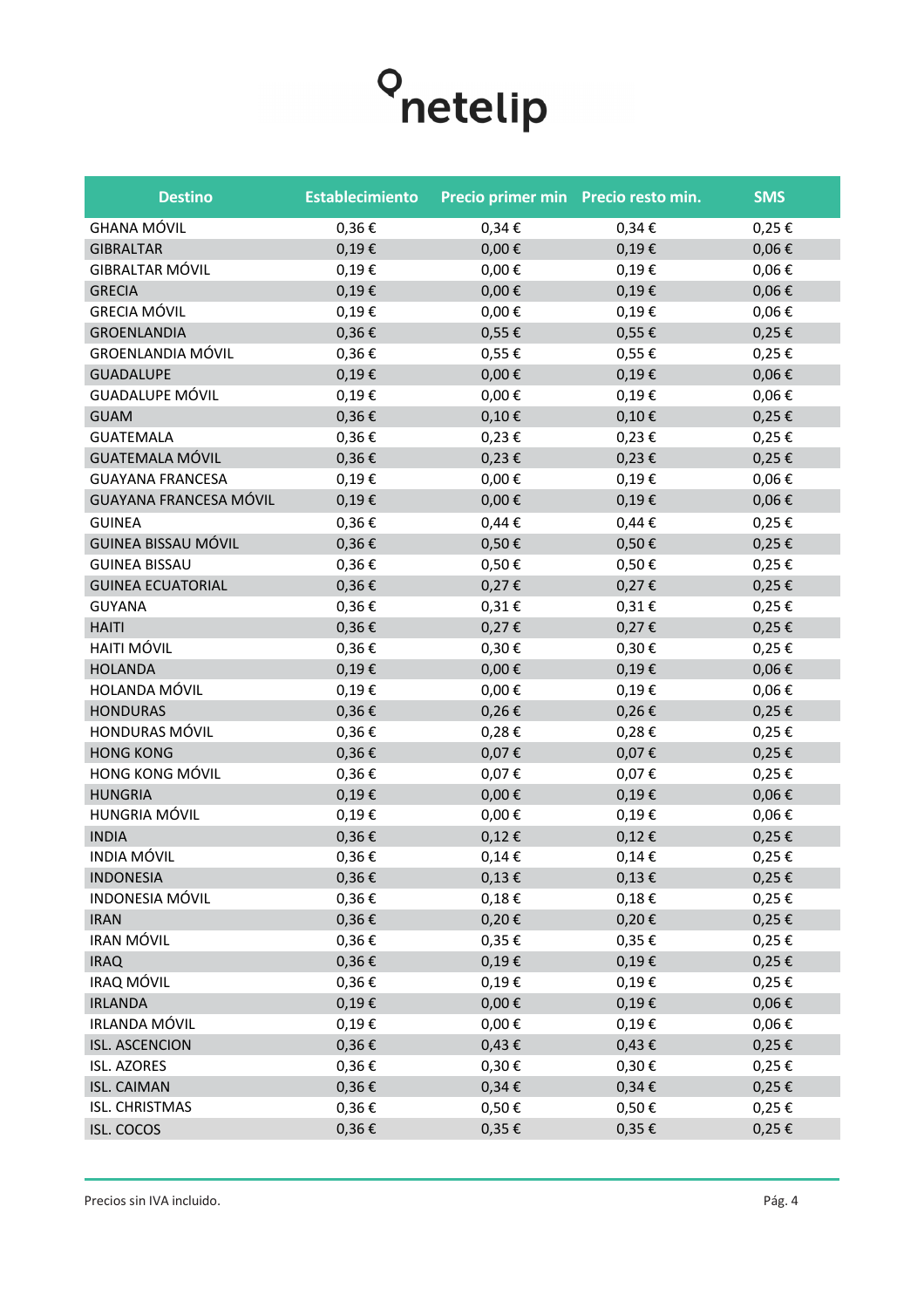| <b>Destino</b>                       | <b>Establecimiento</b> | Precio primer min Precio resto min. |            | <b>SMS</b> |
|--------------------------------------|------------------------|-------------------------------------|------------|------------|
| <b>ISL. COOK</b>                     | $0,36 \in$             | 1,10€                               | 1,10€      | 0,25€      |
| <b>ISL. FAROE</b>                    | $0,36 \in$             | $0,30 \in$                          | $0,30 \in$ | $0,25 \in$ |
| ISL. FIJI                            | 0,36€                  | 0,25€                               | 0,25€      | $0,25 \in$ |
| ISL. FIJI MÓVIL                      | 0,36€                  | 0,29€                               | 0,29€      | $0,25 \in$ |
| <b>ISL. GRANADA</b>                  | 0,36€                  | $0,60 \in$                          | $0,60 \in$ | 0,25€      |
| <b>ISL. MALVINAS</b>                 | $0,36 \in$             | 1,00€                               | 1,00€      | $0,25 \in$ |
| <b>ISL. MARIANAS</b>                 | 0,36€                  | 0,25€                               | 0,25€      | 0,25€      |
| <b>ISL. MARSHALL</b>                 | 0,36€                  | 1,00€                               | 1,00€      | $0,25 \in$ |
| <b>ISL. MAURICIO</b>                 | 0,36€                  | 0,56€                               | 0,56€      | $0,25 \in$ |
| <b>ISL. MAYOTTE</b>                  | $0,19 \in$             | $0,00 \in$                          | 0,19€      | $0,06 \in$ |
| ISL. MAYOTTE MÓVIL                   | 0,19€                  | $0,00 \in$                          | 0,19€      | $0,06 \in$ |
| <b>ISL. MIDWAY</b>                   | 0,36€                  | 7,00€                               | 7,00€      | $0,25 \in$ |
| <b>ISL. NORFOLK</b>                  | 0,36€                  | 0,70€                               | 0,70€      | 0,25€      |
| ISL. NORFOLK MÓVIL                   | $0,36 \in$             | 0,70€                               | 0,70€      | $0,25 \in$ |
| <b>ISL. PASCUA</b>                   | 0,36€                  | 0,30€                               | 0,30€      | $0,25 \in$ |
| <b>ISL. REUNION</b>                  | $0,19 \in$             | $0,00 \in$                          | $0,19 \in$ | $0,06 \in$ |
| ISL. REUNION MÓVIL                   | 0,19€                  | $0,00 \in$                          | 0,19€      | $0,06 \in$ |
| <b>ISL. SALOMON</b>                  | $0,36 \in$             | 1,20€                               | 1,20€      | $0,25 \in$ |
| ISL. SALOMON MÓVIL                   | 0,36€                  | 1,20€                               | 1,20€      | $0,25 \in$ |
| <b>ISL. SAMOA</b>                    | $0,36 \in$             | $0,60 \in$                          | $0,60 \in$ | $0,25 \in$ |
| <b>ISL. SAMOA</b><br>NORTEAMERICANAS | 0,36€                  | $0,13 \in$                          | $0,13 \in$ | $0,25 \in$ |
| ISL. SEYCHELLES                      | $0,36 \in$             | 1,00€                               | 1,00€      | $0,25 \in$ |
| ISL. SEYCHELLES MÓVIL                | $0,36 \in$             | 1,00€                               | 1,00€      | 0,25€      |
| <b>ISL. TURKS Y CAICOS</b>           | $0,36 \in$             | 0,23€                               | $0,23 \in$ | $0,25 \in$ |
| ISL. TURKS Y CAICOS MÓVIL            | $0,36 \in$             | 0,26€                               | $0,26 \in$ | 0,25€      |
| ISL. VIRGENES EE UU                  | $0,36 \in$             | $0,12 \in$                          | $0,12 \in$ | $0,25 \in$ |
| <b>ISL. VIRGENES UK</b>              | 0,36€                  | 0,30€                               | 0,30€      | 0,25€      |
| <b>ISL. WAKE</b>                     | 0,36€                  | 1,31€                               | 1,31€      | $0,25 \in$ |
| <b>ISLANDIA</b>                      | 0,19€                  | $0,00 \in$                          | 0,19€      | $0,06 \in$ |
| <b>ISLANDIA MÓVIL</b>                | 0,19€                  | $0,00 \in$                          | 0,19€      | $0,06 \in$ |
| <b>ISRAEL</b>                        | 0,36€                  | $0,08 \in$                          | $0,08 \in$ | 0,25€      |
| <b>ISRAEL MÓVIL</b>                  | $0,36 \in$             | $0,13 \in$                          | $0,13 \in$ | $0,25 \in$ |
| <b>ITALIA</b>                        | $0,19 \in$             | $0,00 \in$                          | 0,19€      | $0,06 \in$ |
| <b>ITALIA MÓVIL</b>                  | $0,19 \in$             | $0,00 \in$                          | 0,19€      | $0,06 \in$ |
| <b>JAMAICA</b>                       | $0,36 \in$             | 0,28€                               | 0,28€      | 0,25€      |
| <b>JAMAICA MÓVIL</b>                 | $0,36 \in$             | $0,31 \in$                          | $0,31 \in$ | $0,25 \in$ |
| <b>JAPON</b>                         | $0,36 \in$             | $0,10\in$                           | 0,10€      | $0,25 \in$ |
| <b>JAPON MÓVIL</b>                   | $0,36 \in$             | $0,16 \in$                          | $0,16 \in$ | $0,25 \in$ |
| <b>JORDANIA</b>                      | $0,36 \in$             | $0,18 \in$                          | $0,18 \in$ | $0,25 \in$ |
| JORDANIA MÓVIL                       | $0,36 \in$             | $0,18 \in$                          | $0,18 \in$ | $0,25 \in$ |
| KAZAJISTAN                           | $0,36 \in$             | 0,19€                               | 0,19€      | $0,25 \in$ |
| KAZAJISTAN MÓVIL                     | $0,36 \in$             | $0,20 \in$                          | 0,20€      | $0,25 \in$ |
| <b>KENYA</b>                         | $0,36 \in$             | $0,23 \in$                          | $0,23 \in$ | $0,25 \in$ |
| KENYA MÓVIL                          | $0,36 \in$             | $0,31 \in$                          | $0,31 \in$ | $0,25 \in$ |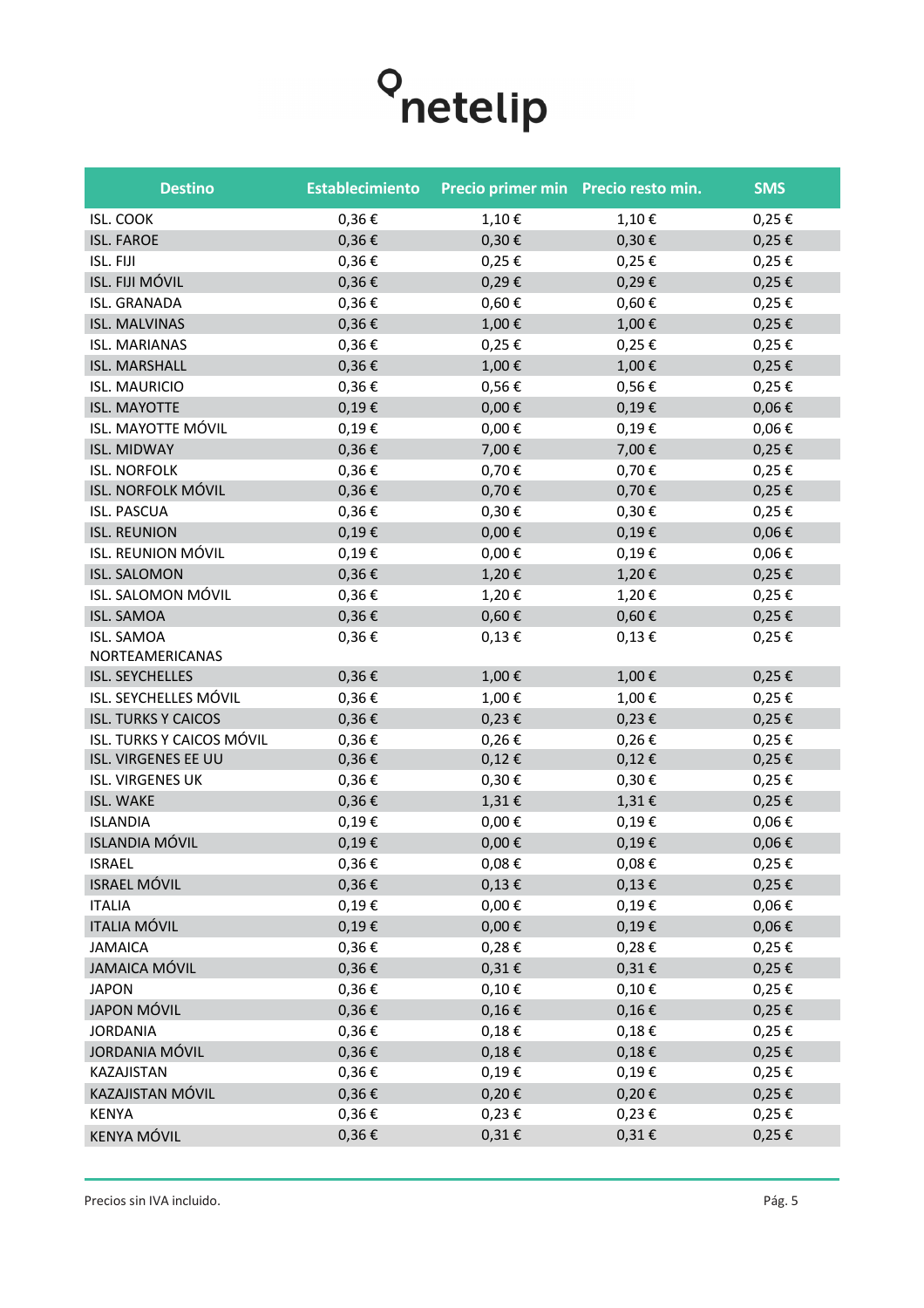| <b>Destino</b>                                | <b>Establecimiento</b> | Precio primer min Precio resto min. |            | <b>SMS</b> |
|-----------------------------------------------|------------------------|-------------------------------------|------------|------------|
| KIRIBATI                                      | 0,36€                  | 0,73€                               | 0,73€      | $0,25 \in$ |
| KIRIBATI MÓVIL                                | 0,36€                  | $0,73 \in$                          | $0,73 \in$ | $0,25 \in$ |
| <b>KOSOVO</b>                                 | 0,36€                  | $0,14 \in$                          | $0,14 \in$ | 0,25€      |
| KOSOVO MÓVIL                                  | $0,36 \in$             | 0,29€                               | 0,29€      | $0,25 \in$ |
| KURGIZSTAN                                    | 0,36€                  | 0,30€                               | $0,30 \in$ | $0,25 \in$ |
| KURGIZSTAN MÓVIL                              | 0,36€                  | $0,30 \in$                          | $0,30 \in$ | $0,25 \in$ |
| <b>KUWAIT</b>                                 | 0,36€                  | $0,17 \in$                          | $0,17 \in$ | $0,25 \in$ |
| KUWAIT MÓVIL                                  | 0,36€                  | $0,17 \in$                          | $0,17 \in$ | $0,25 \in$ |
| LAOS                                          | 0,36€                  | $0,13 \in$                          | $0,13 \in$ | 0,25€      |
| <b>LESOTHO</b>                                | $0,36 \in$             | $0,26 \in$                          | $0,26 \in$ | $0,25 \in$ |
| LESOTHO MÓVIL                                 | 0,36€                  | $0,41 \in$                          | $0,41 \in$ | 0,25€      |
| <b>LETONIA</b>                                | 0,19€                  | $0,00 \in$                          | $0,19 \in$ | $0,06 \in$ |
| LETONIA MÓVIL                                 | 0,19€                  | $0,00 \in$                          | $0,19 \in$ | $0,06 \in$ |
| <b>LIBANO</b>                                 | 0,36€                  | $0,17 \in$                          | $0,17 \in$ | $0,25 \in$ |
| LIBANO MÓVIL                                  | 0,36€                  | $0,24 \in$                          | $0,24 \in$ | 0,25€      |
| LIBERIA                                       | 0,36€                  | $0,32 \in$                          | $0,32 \in$ | $0,25 \in$ |
| LIBERIA MÓVIL                                 | 0,36€                  | 0,32€                               | $0,32 \in$ | $0,25 \in$ |
| LIBIA                                         | 0,36€                  | $0,45 \in$                          | $0,45 \in$ | $0,25 \in$ |
| LIECHTENSTEIN                                 | 0,19€                  | $0,00 \in$                          | $0,19 \in$ | $0,06 \in$ |
| LIECHTENSTEIN MÓVIL                           | $0,19 \in$             | $0,00 \in$                          | $0,19 \in$ | $0,06 \in$ |
| LITUANIA                                      | 0,19€                  | $0,00 \in$                          | $0,19 \in$ | $0,06 \in$ |
| LITUANIA MÓVIL                                | $0,19 \in$             | $0,00 \in$                          | $0,19 \in$ | $0,06 \in$ |
| LOCUCION ACD                                  | 0,36€                  | 3,00€                               | 3,00€      | 0,25€      |
| LUXEMBURGO                                    | $0,19 \in$             | $0,00 \in$                          | $0,19 \in$ | $0,06 \in$ |
| LUXEMBURGO MÓVIL                              | 0,19€                  | $0,00 \in$                          | $0,19 \in$ | $0,06 \in$ |
| MACAO. CHINA                                  | 0,36€                  | $0,11 \in$                          | $0,11 \in$ | $0,25 \in$ |
| MACAO. CHINA MÓVIL                            | 0,36€                  | $0,11 \in$                          | $0,11 \in$ | $0,25 \in$ |
| MACEDONIA                                     | 0,36€                  | 0,20€                               | $0,20 \in$ | 0,25€      |
| MACEDONIA MÓVIL                               | 0,36€                  | $0,34 \in$                          | $0,34 \in$ | $0,25 \in$ |
| <b>MADAGASCAR</b>                             | 0,36€                  | 0,50€                               | $0,50 \in$ | $0,25 \in$ |
| MADAGASCAR MÓVIL                              | 0,36€                  | 0,50€                               | 0,50€      | 0,25€      |
| <b>MALASIA</b>                                | $0,36 \in$             | $0,11\in$                           | $0,11\in$  | 0,25€      |
| MALASIA MÓVIL                                 | $0,36 \in$             | $0,13 \in$                          | $0,13 \in$ | $0,25 \in$ |
| <b>MALAWI</b>                                 | 0,36€                  | $0,13 \in$                          | $0,13 \in$ | $0,25 \in$ |
| MALAWI MÓVIL                                  | $0,36 \in$             | $0,21 \in$                          | $0,21 \in$ | $0,25 \in$ |
| <b>MALDIVAS</b>                               | $0,36 \in$             | 1,00€                               | 1,00€      | $0,25 \in$ |
| MALDIVAS MÓVIL                                | 0,36€                  | 1,00€                               | 1,00€      | 0,25€      |
| <b>MALI</b>                                   | 0,36€                  | $0,27 \in$                          | $0,27 \in$ | $0,25 \in$ |
| MALI MÓVIL                                    | 0,36€                  | $0,32 \in$                          | $0,32 \in$ | $0,25 \in$ |
| <b>MALTA</b>                                  | $0,19 \in$             | $0,00 \in$                          | $0,19 \in$ | $0,06 \in$ |
| MALTA MÓVIL                                   | 0,19€                  | $0,00 \in$                          | $0,19 \in$ | $0,06 \in$ |
| <b>MARRUECOS</b>                              | 0,36€                  | $0,15 \in$                          | $0,15 \in$ | $0,25 \in$ |
| MARRUECOS MÓVIL                               | 0,36€                  | $0,26 \in$                          | $0,26 \in$ | $0,25 \in$ |
| <b>MARTINICA ANTILLAS</b><br><b>FRANCESAS</b> | 0,19€                  | $0,00 \in$                          | $0,19 \in$ | $0,06 \in$ |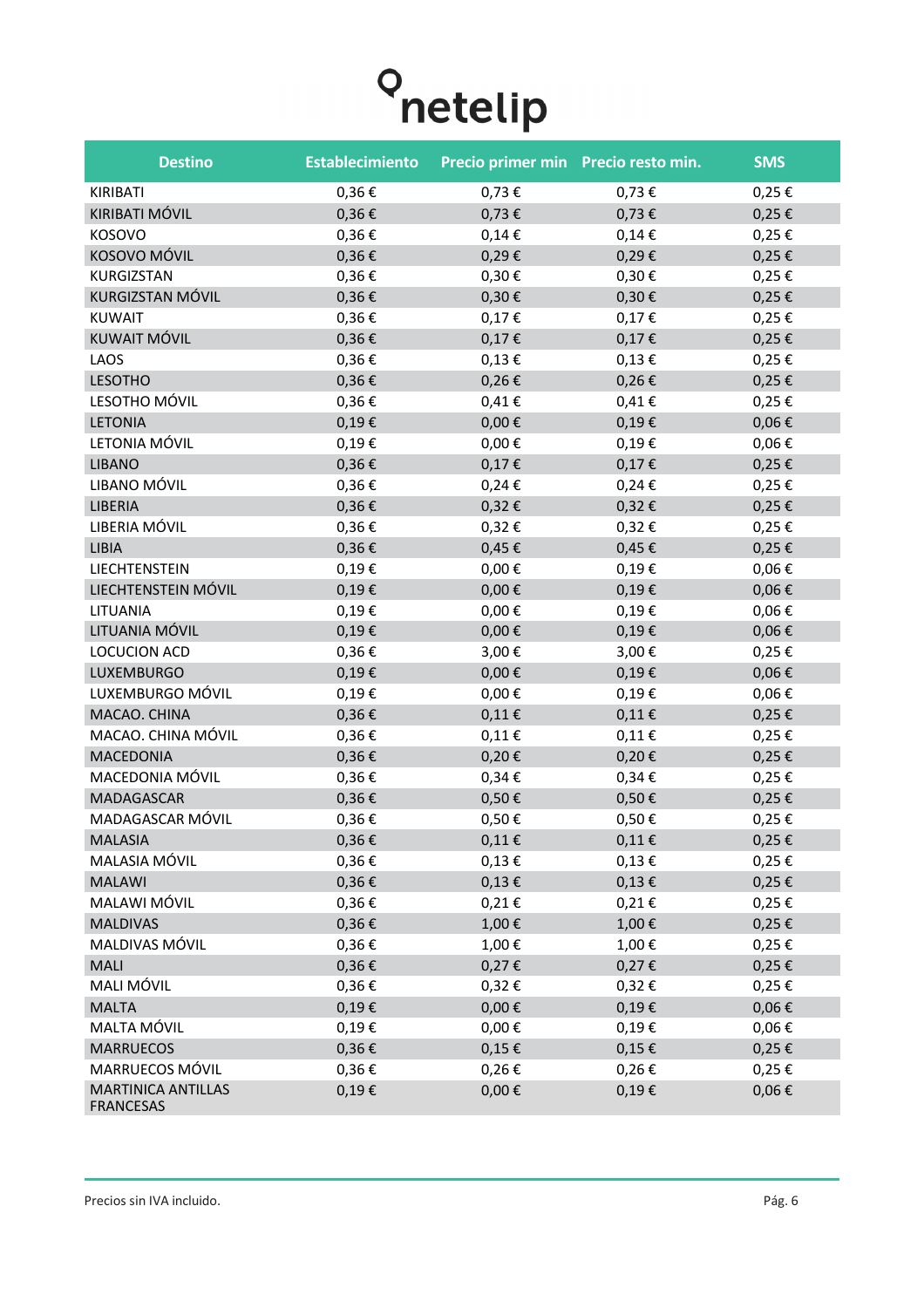# **O** netelip

| <b>Destino</b>                               | <b>Establecimiento</b> | Precio primer min Precio resto min. |            | <b>SMS</b> |
|----------------------------------------------|------------------------|-------------------------------------|------------|------------|
| <b>MARTINICA ANTILLAS</b><br>FRANCESAS MÓVIL | $0,19 \in$             | $0,00 \in$                          | $0,19 \in$ | $0,06 \in$ |
| <b>MAURITANIA</b>                            | $0,36 \in$             | $0,45 \in$                          | $0,45 \in$ | $0,25 \in$ |
| MAURITANIA MÓVIL                             | 0,36€                  | 0,45€                               | $0,45 \in$ | 0,25€      |
| <b>MEJICO</b>                                | $0,36 \in$             | $0,13 \in$                          | $0,13 \in$ | $0,25 \in$ |
| MEJICO MÓVIL                                 | 0,36€                  | $0,23 \in$                          | $0,23 \in$ | 0,25€      |
| <b>MICRONESIA</b>                            | $0,36 \in$             | $0,34 \in$                          | $0,34 \in$ | $0,25 \in$ |
| <b>MOLDAVIA</b>                              | 0,36€                  | $0,22 \in$                          | $0,22 \in$ | $0,25 \in$ |
| MOLDAVIA MÓVIL                               | $0,36 \in$             | $0,24 \in$                          | $0,24 \in$ | $0,25 \in$ |
| <b>MONACO</b>                                | 0,36€                  | $0,12 \in$                          | $0,12 \in$ | $0,25 \in$ |
| MONACO MÓVIL                                 | $0,36 \in$             | $0,48 \in$                          | $0,48 \in$ | $0,25 \in$ |
| <b>MONGOLIA</b>                              | 0,36€                  | $0,21 \in$                          | $0,21 \in$ | $0,25 \in$ |
| <b>MONTENEGRO</b>                            | 0,36€                  | $0,14 \in$                          | $0,14 \in$ | $0,25 \in$ |
| MONTENEGRO MÓVIL                             | 0,36€                  | 0,29€                               | 0,29€      | 0,25€      |
| <b>MONTSERRAT</b>                            | $0,36 \in$             | $0,31 \in$                          | $0,31 \in$ | $0,25 \in$ |
| MONTSERRAT MÓVIL                             | 0,36€                  | $0,31 \in$                          | $0,31 \in$ | $0,25 \in$ |
| MOZAMBIQUE                                   | 0,36€                  | 0,21€                               | $0,21 \in$ | $0,25 \in$ |
| MOZAMBIQUE MÓVIL                             | 0,36€                  | $0,38 \in$                          | $0,38 \in$ | $0,25 \in$ |
| <b>MYANMAR BIRMANIA</b>                      | $0,36 \in$             | $0,45 \in$                          | $0,45 \in$ | $0,25 \in$ |
| <b>NAMIBIA</b>                               | 0,36€                  | $0,24 \in$                          | $0,24 \in$ | $0,25 \in$ |
| NAMIBIA MÓVIL                                | $0,36 \in$             | $0,30 \in$                          | $0,30 \in$ | $0,25 \in$ |
| <b>NAURU</b>                                 | 0,36€                  | 0,99€                               | 0,99€      | $0,25 \in$ |
| <b>NEPAL</b>                                 | $0,36 \in$             | $0,27 \in$                          | $0,27 \in$ | $0,25 \in$ |
| NEPAL MÓVIL                                  | 0,36€                  | 0,29€                               | 0,29€      | $0,25 \in$ |
| <b>NICARAGUA</b>                             | 0,36€                  | 0,26€                               | $0,26 \in$ | $0,25 \in$ |
| NICARAGUA MÓVIL                              | $0,36 \in$             | $0,27 \in$                          | $0,27 \in$ | $0,25 \in$ |
| <b>NIGER</b>                                 | $0,36 \in$             | $0,23 \in$                          | $0,23 \in$ | $0,25 \in$ |
| NIGER MÓVIL                                  | $0,36 \in$             | $0,25 \in$                          | $0,25 \in$ | $0,25 \in$ |
| <b>NIGERIA</b>                               | 0,36€                  | 0,20€                               | $0,20 \in$ | $0,25 \in$ |
| NIGERIA MÓVIL                                | 0,36€                  | 0,20€                               | $0,20 \in$ | $0,25 \in$ |
| <b>NIUE</b>                                  | 0,36€                  | $0,10 \in$                          | $0,10 \in$ | $0,25 \in$ |
| NORUEGA                                      | $0,19 \in$             | $0,00 \in$                          | $0,19 \in$ | $0,06 \in$ |
| NORUEGA MÓVIL                                | $0,19 \in$             | $0,00 \in$                          | $0,19 \in$ | $0,06 \in$ |
| NUEVA CALEDONIA                              | $0,36 \in$             | $0,34 \in$                          | $0,34 \in$ | $0,25 \in$ |
| NUEVA CALEDONIA<br>MÓVIL                     | $0,36 \in$             | $0,34 \in$                          | $0,34 \in$ | $0,25 \in$ |
| NUEVA ZELANDA                                | $0,36 \in$             | $0,10 \in$                          | $0,10 \in$ | $0,25 \in$ |
| NUEVA ZELANDA MÓVIL                          | $0,36 \in$             | $0,32 \in$                          | $0,32 \in$ | $0,25 \in$ |
| NUMERO GRATUITO<br>INTERNACIONAL             | $0,00 \in$             | $0,00 \in$                          | $0,00 \in$ | $0,25 \in$ |
| <b>OMAN</b>                                  | $0,36 \in$             | $0,33 \notin$                       | $0,33 \in$ | $0,25 \in$ |
| PAKISTAN                                     | $0,36 \in$             | $0,14 \in$                          | $0,14 \in$ | $0,25 \in$ |
| PAKISTAN MÓVIL                               | $0,36 \in$             | $0,14 \in$                          | $0,14 \in$ | $0,25 \in$ |
| PALAU                                        | $0,36 \in$             | 0,59€                               | 0,59€      | $0,25 \in$ |
| PALESTINA                                    | $0,36 \in$             | $0,30 \in$                          | $0,30 \in$ | $0,25 \in$ |
| PALESTINA MÓVIL                              | $0,36 \in$             | $0,33 \in$                          | $0,33 \in$ | $0,25 \in$ |
| PANAMA                                       | $0,36 \in$             | $0,11 \in$                          | $0,11 \in$ | $0,25 \in$ |
|                                              |                        |                                     |            |            |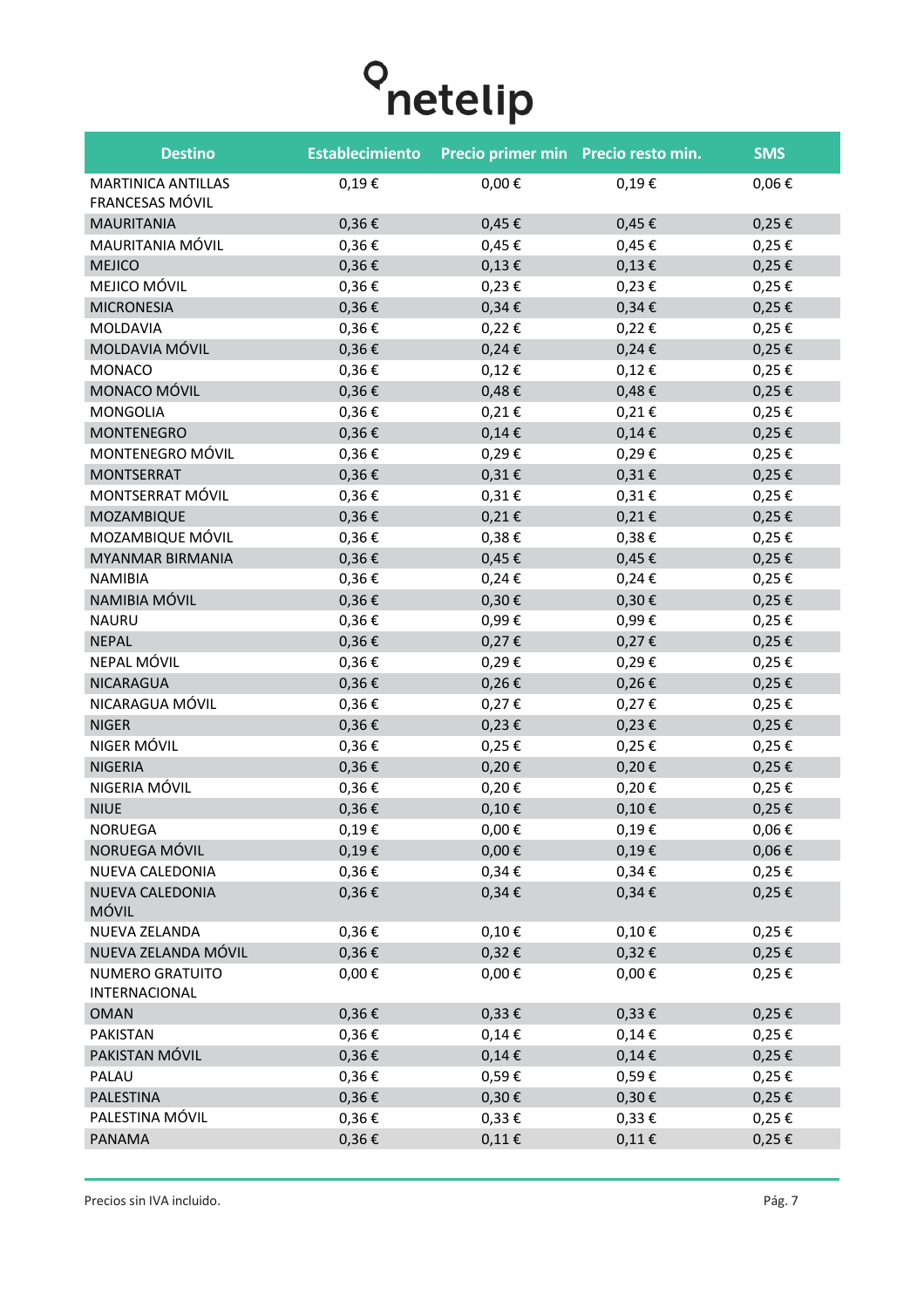

| <b>Destino</b>                      | <b>Establecimiento</b> | Precio primer min Precio resto min. |            | <b>SMS</b> |
|-------------------------------------|------------------------|-------------------------------------|------------|------------|
| PANAMA MÓVIL                        | 0,36€                  | 0,27€                               | 0,27€      | $0,25 \in$ |
| PAPUA NUEVA GUINEA                  | $0,36 \in$             | 0,49€                               | 0,49€      | $0,25 \in$ |
| PAPUA NUEVA GUINEA MÓVIL            | 0,36€                  | 0,49€                               | 0,49€      | 0,25€      |
| PARAGUAY                            | $0,36 \in$             | 0,09€                               | $0,09 \in$ | $0,25 \in$ |
| PARAGUAY MÓVIL                      | $0,36 \in$             | $0,12 \in$                          | $0,12 \in$ | $0,25 \in$ |
| PERU                                | $0,36 \in$             | 0,06€                               | $0,06 \in$ | $0,25 \in$ |
| PERU MÓVIL                          | 0,36€                  | $0,18 \in$                          | $0,18 \in$ | $0,25 \in$ |
| POLINESIA FRANCESA<br><b>TAHITI</b> | $0,36 \in$             | $0,43 \in$                          | $0,43 \in$ | $0,25 \in$ |
| POLONIA                             | $0,19 \in$             | $0,00 \in$                          | 0,19€      | $0,06 \in$ |
| POLONIA MÓVIL                       | $0,19 \in$             | $0,00 \in$                          | $0,19 \in$ | $0,06 \in$ |
| <b>PORTUGAL</b>                     | $0,19 \in$             | $0,00 \in$                          | $0,19 \in$ | $0,06 \in$ |
| PORTUGAL MÓVIL                      | $0,19 \in$             | $0,00 \in$                          | $0,19 \in$ | $0,06 \in$ |
| PORTUGAL AZORES                     | $0,19 \in$             | $0,00 \in$                          | $0,19 \in$ | $0,06 \in$ |
| PORTUGAL AZORES<br>MÓVIL            | $0,19 \in$             | $0,00 \in$                          | 0,19€      | $0,06 \in$ |
| PUERTO RICO                         | 0,36€                  | $0,10 \in$                          | $0,10 \in$ | 0,25€      |
| PUERTO RICO MÓVIL                   | $0,36 \in$             | $0,10 \in$                          | $0,10 \in$ | $0,25 \in$ |
| QATAR                               | 0,36€                  | $0,35 \in$                          | $0,35 \in$ | 0,25 €     |
| QATAR MÓVIL                         | $0,36 \in$             | 0,35€                               | $0,35 \in$ | $0,25 \in$ |
| R.P. CONGO                          | 0,36€                  | 0,35€                               | 0,35€      | $0,25 \in$ |
| R.P. CONGO MÓVIL                    | $0,36 \in$             | 0,35€                               | $0,35 \in$ | $0,25 \in$ |
| ZAIRE                               | 0,36€                  | 0,22€                               | $0,22 \in$ | 0,25€      |
| ZAIRE MÓVIL                         | $0,36 \in$             | $0,60 \in$                          | $0,60 \in$ | $0,25 \in$ |
| REINO UNIDO                         | $0,19 \in$             | $0,00 \in$                          | $0,19 \in$ | $0,06 \in$ |
| REINO UNIDO MÓVIL                   | $0,19 \in$             | $0,00 \in$                          | $0,19 \in$ | $0,06 \in$ |
| REP. CENTROAFRICANA                 | 0,36€                  | $0,41 \in$                          | $0,41 \in$ | 0,25€      |
| REP. CHECA                          | $0,19 \in$             | $0,00 \in$                          | $0,19 \in$ | $0,06 \in$ |
| REP. CHECA MÓVIL                    | 0,19€                  | $0,00 \in$                          | $0,19 \in$ | $0,06 \in$ |
| REP. DOMINICANA                     | $0,36 \in$             | 0,07€                               | 0,07€      | $0,25 \in$ |
| REP. DOMINICANA MÓVIL               | 0,36€                  | 0,12€                               | $0,12 \in$ | 0,25€      |
| RUANDA                              | $0,36 \in$             | 0,20€                               | 0,20€      | 0,25€      |
| RUANDA MÓVIL                        | $0,36 \in$             | 0,20€                               | $0,20 \in$ | 0,25€      |
| <b>RUMANIA</b>                      | $0,19 \in$             | $0,00 \in$                          | $0,19 \in$ | $0,06 \in$ |
| RUMANIA MÓVIL                       | $0,19 \in$             | $0,00 \in$                          | $0,19 \in$ | $0,06 \in$ |
| <b>RUSIA</b>                        | $0,36 \in$             | 0,07€                               | 0,07€      | $0,25 \in$ |
| RUSIA MÓVIL                         | 0,36€                  | $0,13 \in$                          | $0,13 \in$ | $0,25 \in$ |
| <b>SAN MARINO</b>                   | $0,36 \in$             | $0,36 \in$                          | $0,36 \in$ | $0,25 \in$ |
| SAN PEDRO Y MIQUELON                | $0,36 \in$             | $0,23 \in$                          | $0,23 \in$ | $0,25 \in$ |
| <b>SAN TOME Y PRINCIPE</b>          | $0,36 \in$             | $0,73 \in$                          | $0,73 \in$ | $0,25 \in$ |
| SENEGAL                             | 0,36€                  | 1,09€                               | 1,09€      | 0,25€      |
| SENEGAL MÓVIL                       | $0,36 \in$             | $0,88 \in$                          | $0,88 \in$ | $0,25 \in$ |
| <b>SERBIA</b>                       | $0,36 \in$             | $0,14 \in$                          | $0,14 \in$ | $0,25 \in$ |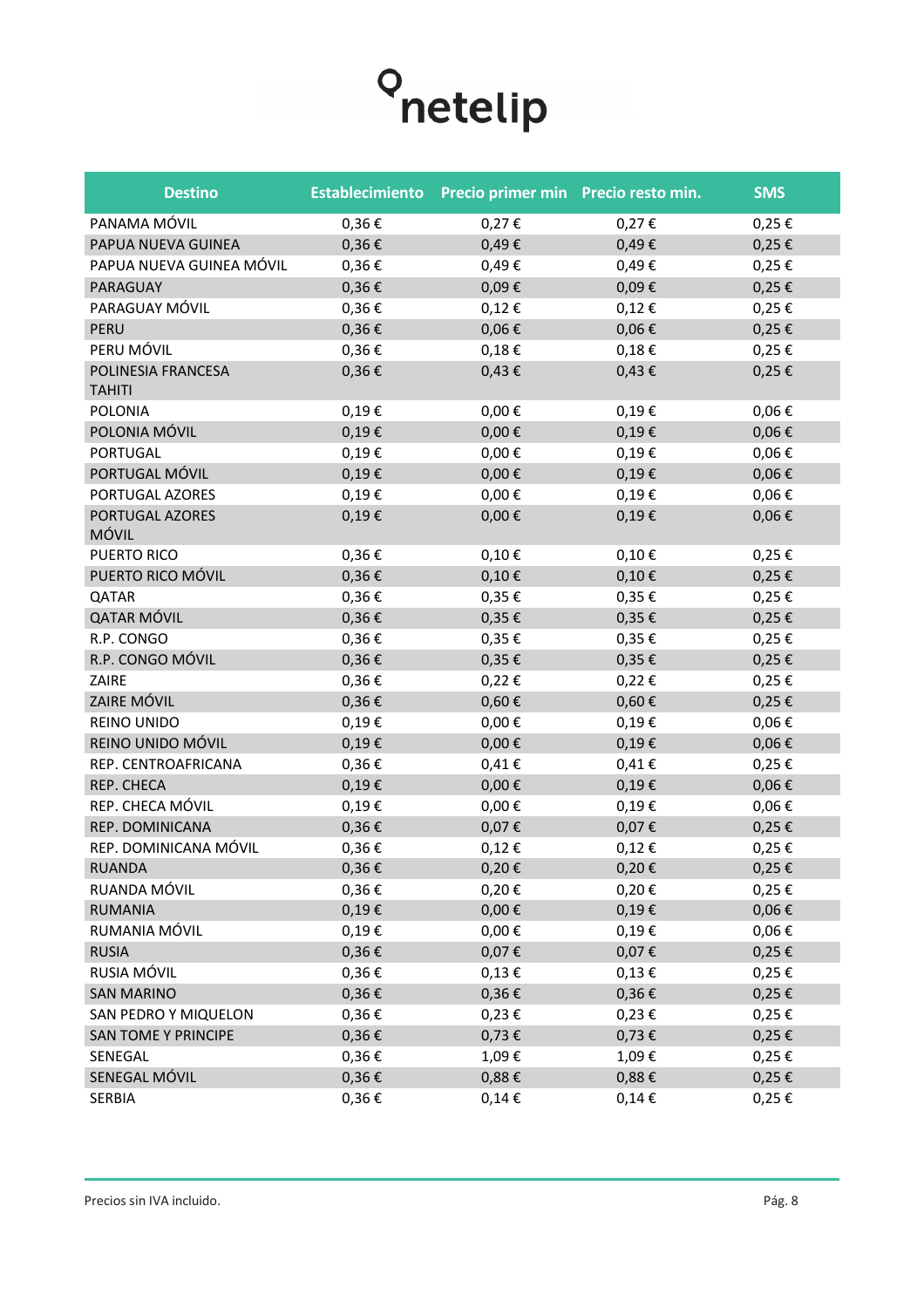| <b>Destino</b>                                 | <b>Establecimiento</b> | Precio primer min Precio resto min. |            | <b>SMS</b> |
|------------------------------------------------|------------------------|-------------------------------------|------------|------------|
| SERBIA MÓVIL                                   | 0,36€                  | 0,29€                               | 0,29€      | 0,25€      |
| SIERRA LEONA                                   | 0,36€                  | 0,53€                               | $0,53 \in$ | $0,25 \in$ |
| SIERRA LEONA MÓVIL                             | 0,36€                  | 0,53€                               | $0,53 \in$ | 0,25€      |
| <b>SINGAPUR</b>                                | 0,36€                  | 0,09€                               | 0,09€      | $0,25 \in$ |
| SINGAPUR MÓVIL                                 | 0,36€                  | 0,09€                               | 0,09€      | 0,25€      |
| <b>SIRIA</b>                                   | 0,36€                  | 0,19€                               | $0,19 \in$ | $0,25 \in$ |
| SIRIA MÓVIL                                    | 0,36€                  | 0,29€                               | 0,29€      | 0,25€      |
| SOMALIA                                        | 0,36€                  | 1,20€                               | 1,20€      | $0,25 \in$ |
| <b>SRI LANKA</b>                               | 0,36€                  | $0,30 \in$                          | 0,30€      | 0,25€      |
| SRI LANKA MÓVIL                                | 0,36€                  | 0,30€                               | 0,30€      | $0,25 \in$ |
| ST. HELENA                                     | 0,36€                  | 1,10€                               | 1,10€      | 0,25€      |
| ST. KITTS Y NEVIS                              | 0,36€                  | $0,43 \in$                          | $0,43 \in$ | $0,25 \in$ |
| <b>ST. LUCIA</b>                               | 0,36€                  | $0,43 \in$                          | $0,43 \in$ | 0,25€      |
| ST. LUCIA MÓVIL                                | 0,36€                  | $0,43 \in$                          | $0,43 \in$ | $0,25 \in$ |
| ST. VINCENT Y GRENADINES                       | 0,36€                  | $0,43 \in$                          | $0,43 \in$ | 0,25€      |
| <b>ST. VINCENTY</b><br><b>GRENADINES MÓVIL</b> | 0,36€                  | $0,24 \in$                          | $0,24 \in$ | 0,25€      |
| <b>SUDAFRICA</b>                               | 0,36€                  | $0,13 \in$                          | $0,13 \in$ | 0,25€      |
| SUDAFRICA MÓVIL                                | 0,36€                  | 0,24€                               | $0,24 \in$ | $0,25 \in$ |
| SUDAN                                          | 0,36€                  | $0,24 \in$                          | $0,24 \in$ | 0,25€      |
| <b>SUECIA</b>                                  | 0,19€                  | $0,00 \in$                          | 0,19€      | $0,06 \in$ |
| SUECIA MÓVIL                                   | 0,19€                  | $0,00 \in$                          | 0,19€      | $0,06 \in$ |
| <b>SUIZA</b>                                   | 0,36€                  | $0,06 \in$                          | $0,06 \in$ | $0,25 \in$ |
| SUIZA MÓVIL                                    | 0,36€                  | 2,81€                               | 2,81€      | 0,25€      |
| SURINAM                                        | 0,36€                  | 0,27€                               | $0,27 \in$ | $0,25 \in$ |
| SURINAM MÓVIL                                  | 0,36€                  | 0,27€                               | 0,27€      | 0,25€      |
| SWAZILANDIA                                    | 0,36€                  | 0,28€                               | $0,28 \in$ | $0,25 \in$ |
| <b>TAILANDIA</b>                               | 0,36€                  | 0,09€                               | 0,09€      | 0,25€      |
| TAILANDIA MÓVIL                                | 0,36€                  | 0,09€                               | 0,09€      | 0,25€      |
| <b>TAIWAN</b>                                  | 0,36€                  | $0,10 \in$                          | $0,10 \in$ | 0,25€      |
| <b>TAIWAN MÓVIL</b>                            | 0,36€                  | $0,18 \in$                          | $0,18 \in$ | $0,25 \in$ |
| <b>TANZANIA</b>                                | 0,36€                  | $0,23 \in$                          | 0,23€      | 0,25€      |
| TANZANIA MÓVIL                                 | 0,36€                  | $0,26 \in$                          | $0,26 \in$ | $0,25 \in$ |
| <b>TAYIKISTAN</b>                              | 0,36€                  | 0,20€                               | $0,20 \in$ | $0,25 \in$ |
| <b>TAYIKISTAN MÓVIL</b>                        | $0,36 \in$             | 0,20€                               | $0,20 \in$ | $0,25 \in$ |
| <b>TOGO</b>                                    | 0,36€                  | 0,38€                               | $0,38 \in$ | $0,25 \in$ |
| TOGO MÓVIL                                     | 0,36€                  | 0,38€                               | $0,38 \in$ | $0,25 \in$ |
| <b>TOKELAU</b>                                 | $0,36 \in$             | 1,23€                               | $1,23 \in$ | $0,25 \in$ |
| <b>TONGA</b>                                   | $0,36 \in$             | $0,45 \in$                          | $0,45 \in$ | $0,25 \in$ |
| TRINIDAD Y TOBAGO                              | 0,36€                  | $0,18 \in$                          | $0,18 \in$ | $0,25 \in$ |
| TRINIDAD Y TOBAGO<br>MÓVIL                     | 0,36€                  | $0,18 \in$                          | $0,18 \in$ | $0,25 \in$ |
| <b>TUNEZ</b>                                   | 0,36€                  | $0,36 \in$                          | $0,36 \in$ | $0,25 \in$ |
| TUNEZ MÓVIL                                    | $0,36 \in$             | $0,36 \in$                          | $0,36 \in$ | $0,25 \in$ |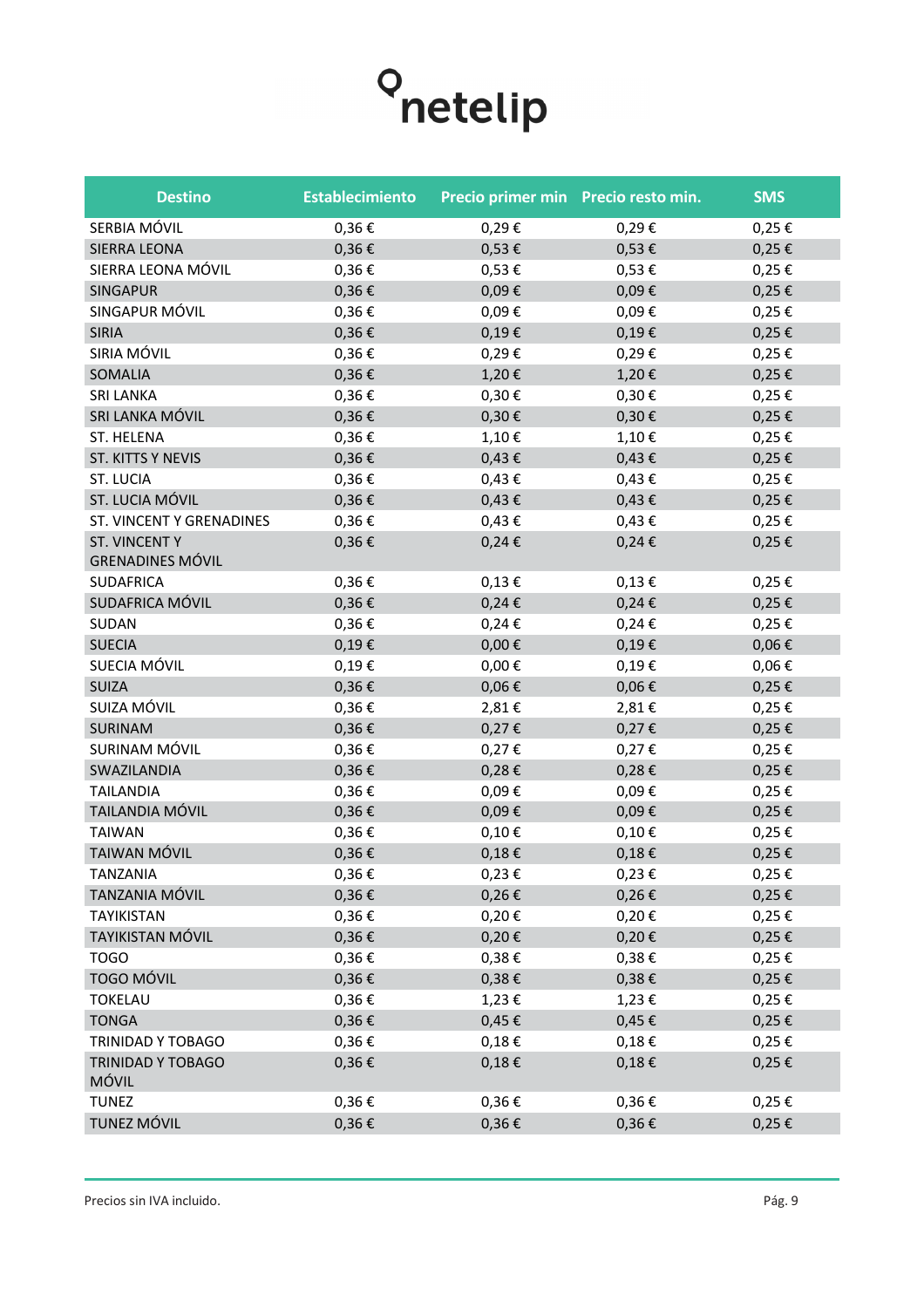

| <b>Destino</b>                               | <b>Establecimiento</b> | Precio primer min Precio resto min. |            | <b>SMS</b> |
|----------------------------------------------|------------------------|-------------------------------------|------------|------------|
| TURKMENISTAN                                 | 0,36€                  | 0,22€                               | 0,22€      | $0,25 \in$ |
| <b>TURQUIA</b>                               | $0,36 \in$             | $0,11 \in$                          | $0,11 \in$ | $0,25 \in$ |
| <b>TURQUIA MÓVIL</b>                         | 0,36€                  | $0,21 \in$                          | $0,21 \in$ | $0,25 \in$ |
| <b>TUVALU</b>                                | $0,36 \in$             | 0,70€                               | 0,70€      | $0,25 \in$ |
| TUVALU MÓVIL                                 | 0,36€                  | 0,70€                               | 0,70€      | 0,25€      |
| <b>UCRANIA</b>                               | $0,36 \in$             | $0,11 \in$                          | $0,11 \in$ | $0,00 \in$ |
| UCRANIA MÓVIL                                | 0,36€                  | 0,20€                               | 0,20€      | 0,25€      |
| <b>UGANDA</b>                                | $0,36 \in$             | 0,20€                               | 0,20€      | $0,25 \in$ |
| <b>URUGUAY</b>                               | 0,36€                  | $0,11 \in$                          | $0,11 \in$ | 0,25€      |
| URUGUAY MÓVIL                                | $0,36 \in$             | 0,21€                               | $0,21 \in$ | $0,25 \in$ |
| <b>UZBEKISTAN</b>                            | 0,36€                  | $0,14 \in$                          | $0,14 \in$ | 0,25€      |
| VANUATU                                      | $0,36 \in$             | 0,86€                               | $0,86 \in$ | $0,25 \in$ |
| VATICANO                                     | 0,19€                  | $0,00 \in$                          | 0,19€      | $0,06 \in$ |
| VATICANO MÓVIL                               | 0,19€                  | $0,00 \in$                          | $0,19 \in$ | $0,06 \in$ |
| VENEZUELA                                    | 0,36€                  | $0,06 \in$                          | $0,06 \in$ | $0,25 \in$ |
| VENEZUELA MÓVIL                              | $0,36 \in$             | 0,12€                               | $0,12 \in$ | $0,25 \in$ |
| <b>VIETNAM</b>                               | $0,36 \in$             | $0,21 \in$                          | $0,21 \in$ | $0,25 \in$ |
| VIETNAM MÓVIL                                | $0,36 \in$             | 0,21€                               | $0,21 \in$ | $0,25 \in$ |
| <b>WALLIS Y FUTUNA</b>                       | 0,36€                  | $0,74 \in$                          | 0,74€      | $0,25 \in$ |
| <b>YEMEN</b>                                 | $0,36 \in$             | $0,34 \in$                          | $0,34 \in$ | $0,25 \in$ |
| ZAMBIA                                       | 0,36€                  | $0,14 \in$                          | $0,14 \in$ | $0,25 \in$ |
| ZAMBIA MÓVIL                                 | $0,36 \in$             | $0,22 \in$                          | $0,22 \in$ | $0,25 \in$ |
| ZIMBABWE                                     | 0,36€                  | 0,30€                               | 0,30€      | $0,25 \in$ |
| ZIMBABWE MÓVIL                               | $0,36 \in$             | 0,39€                               | 0,39€      | $0,25 \in$ |
| NORUEGA PREMIUM                              | 0,36€                  | $0,25 \in$                          | 0,25€      | $0,25 \in$ |
| REINO UNIDO PERSONAL                         | $0,36 \in$             | 1,00€                               | 1,00€      | $0,25 \in$ |
| REINO UNIDO ALTERNATIVE<br><b>OPERATOR</b>   | 0,36€                  | 0,25€                               | 0,25€      | 0,25€      |
| <b>INMARSAT ATLANTIC</b><br><b>EAST A</b>    | $0,36 \in$             | 4,50€                               | 4,50€      | $0,25 \in$ |
| <b>INMARSAT ATLANTIC</b><br>EAST B           | $0,36 \in$             | 4,50€                               | 4,50€      | $0,25 \in$ |
| <b>INMARSAT ATLANTIC</b><br><b>EAST M</b>    | $0,36 \in$             | 4,50€                               | 4,50€      | $0,25 \in$ |
| <b>INMARSAT ATLANTIC</b><br><b>EAST MINI</b> | 0,36€                  | 4,50€                               | 4,50€      | 0,25€      |
| <b>INMARSAT ATLANTIC</b><br><b>WEST A</b>    | $0,36 \in$             | 4,50€                               | 4,50€      | $0,25 \in$ |
| <b>INMARSAT ATLANTIC</b><br><b>WEST B</b>    | 0,36€                  | 4,50€                               | 4,50€      | 0,25€      |
| <b>INMARSAT ATLANTIC</b><br><b>WEST M</b>    | $0,36 \in$             | 4,50€                               | 4,50€      | $0,25 \in$ |
| <b>INMARSAT ATLANTIC</b><br><b>WEST MINI</b> | 0,36€                  | 4,50€                               | 4,50€      | 0,25€      |
| <b>INMARSAT INDIAN A</b>                     | $0,36 \in$             | 4,50€                               | 4,50€      | $0,25 \in$ |
| <b>INMARSAT INDIAN B</b>                     | $0,36 \in$             | 4,50€                               | 4,50€      | 0,25€      |